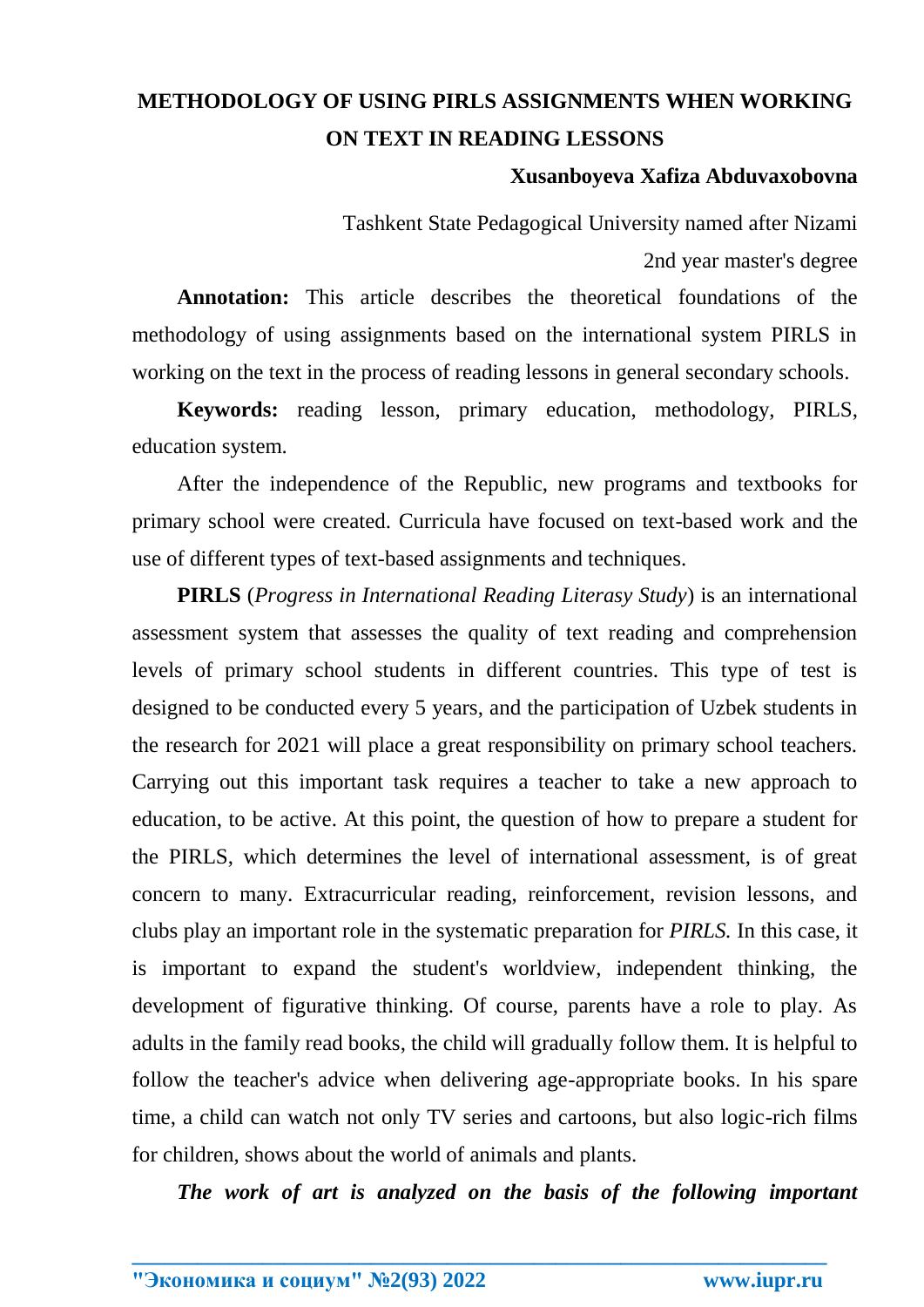## *methodological rules:*

- 1. The analysis of the content of the work and the formation of accurate, fast, conscious, expressive reading skills go hand in hand.
- 2. Explaining the ideological and thematic basis of the work through its images, plot line, construction and visual aids ensures the general development of students as individuals, the growth of connected speech.
- 3. Classroom reading is a means of activating students' cognitive activities and expanding their knowledge of the environment.

The emotional impact of the work should also be taken into account when analyzing the work. Let the reader not only read the text, but let the author be excited about the exciting story. Encourage students to analyze the text and develop their aesthetic taste. The Primary Reading Book contains popular art and science articles in a variety of genres. As you know, in a work of art, life is represented through images. At its center is man, his relationship to nature and society. The rules of depiction of existence, reality in the work of art through images, objective content and subjective assessment in concrete material are of great theoretical and practical importance for the methodology. First of all, the teacher's attitude to the events described in the work is the focus of the teacher's work. Students will gradually begin to understand the specifics of depicting reality through images. Second, any work of art depicts specific historical events. Only a historical approach to the events in the work can give a true assessment of the work. Third, it is worthwhile to introduce the writer's life and views to the age of the students. Fourth, in analyzing a work of art, it is important to teach students to understand the ideological direction of the work. *Younger students have two different attitudes toward a literary hero:*

# *1. Emotional attitude to the literary hero.*

# *2. Elementary analysis.*

Students use their own insights to evaluate the participants. They lack vocabulary and experience to evaluate other qualities of a hero. The teacher's task is to show the qualities that the students did not notice and to introduce them into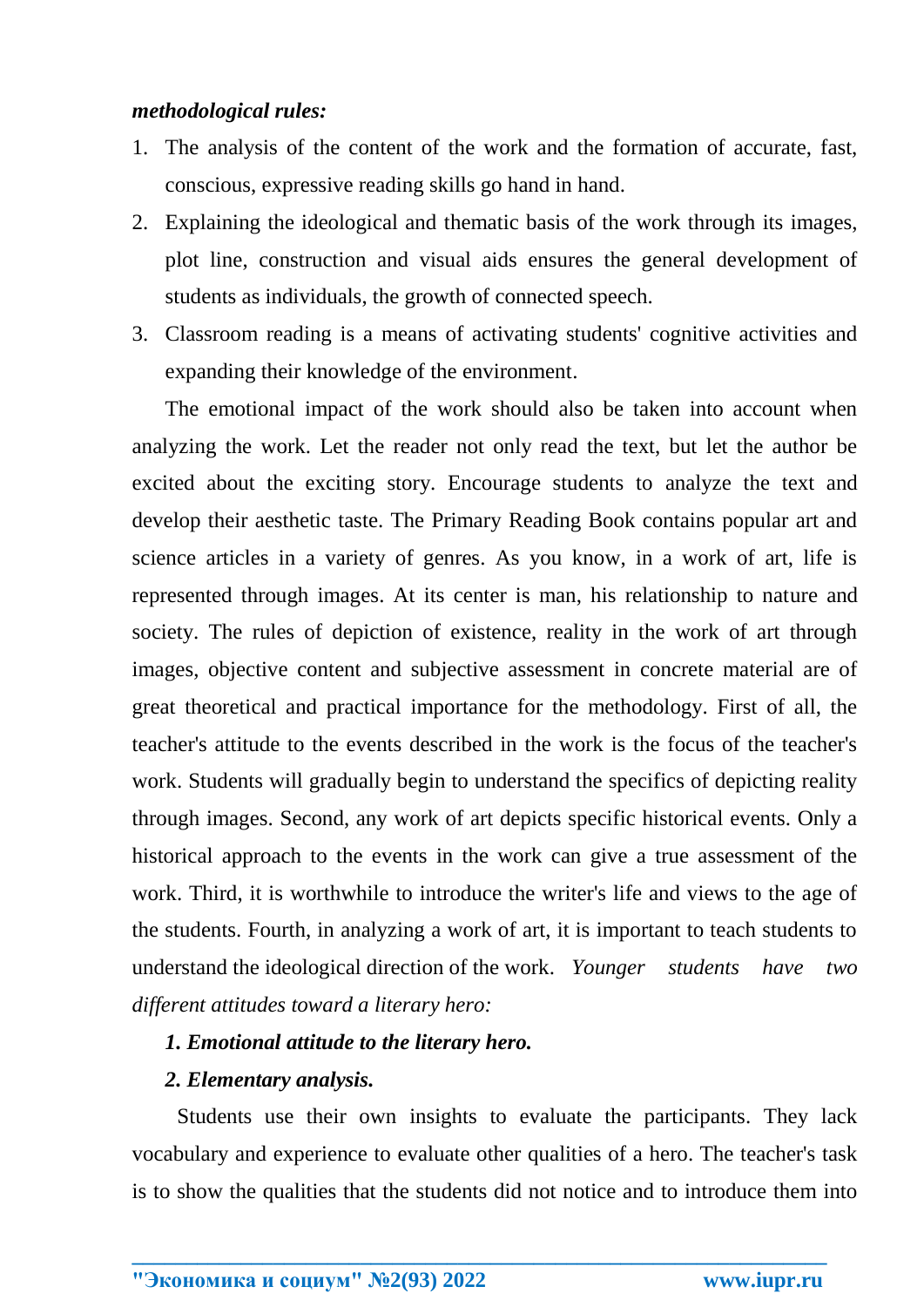the students' speech. There is one more thing to consider:

l. Students do not take into account the circumstances in which they acted in relation to the protagonist.

2. They do not understand why the protagonist should do so, for which they must act in accordance with the purpose.

#### **Qualities of reading skills and ways to improve them:**

In order to fully meet and implement the requirements of the program, it is first necessary to acquire and improve reading skills correctly and thoroughly. Reading skills are formed in the process of teaching literacy and improve in the later stages of teaching. Qualities of *reading skills* include accurate, fast, conscious and expressive reading of the text of a work of art. Reading lessons shape and improve students' reading skills. The qualities of reading skills are interrelated, the main of which is conscious reading: whether the student reads the text quickly and correctly, or does not read consciously, or reads it quickly as a result, if others do not understand the content of the text, read it correctly, read it very slowly, and do not pay attention to the pauses between the units of speech, the idea expressed in the text will not be understood. Reading at a certain speed and correctly serves conscious reading; accurate, fast, and conscious reading is the foundation of expressive reading.

Acquisition of reading skills is an important condition for successful mastering of all subjects taught in school. Reading is a major type of activity and provides a great opportunity for students to develop ideologically, politically, mentally, aesthetically and verbally. This process requires systematic and purposeful work on the development and improvement of reading skills. Learning skills are more complex and take longer to develop. Psychologist *T.G.Yegorov* in his book "Essays on the psychology of learning children" divides the process of formation of reading skills into three stages: the analytical stage, the synthetic stage and the automated stage. The analytical phase coincides with the period of literacy training, in which the skills of word-for-word analysis and syllable reading are formed. For the synthetic stage, the word is read aloud; in which the perception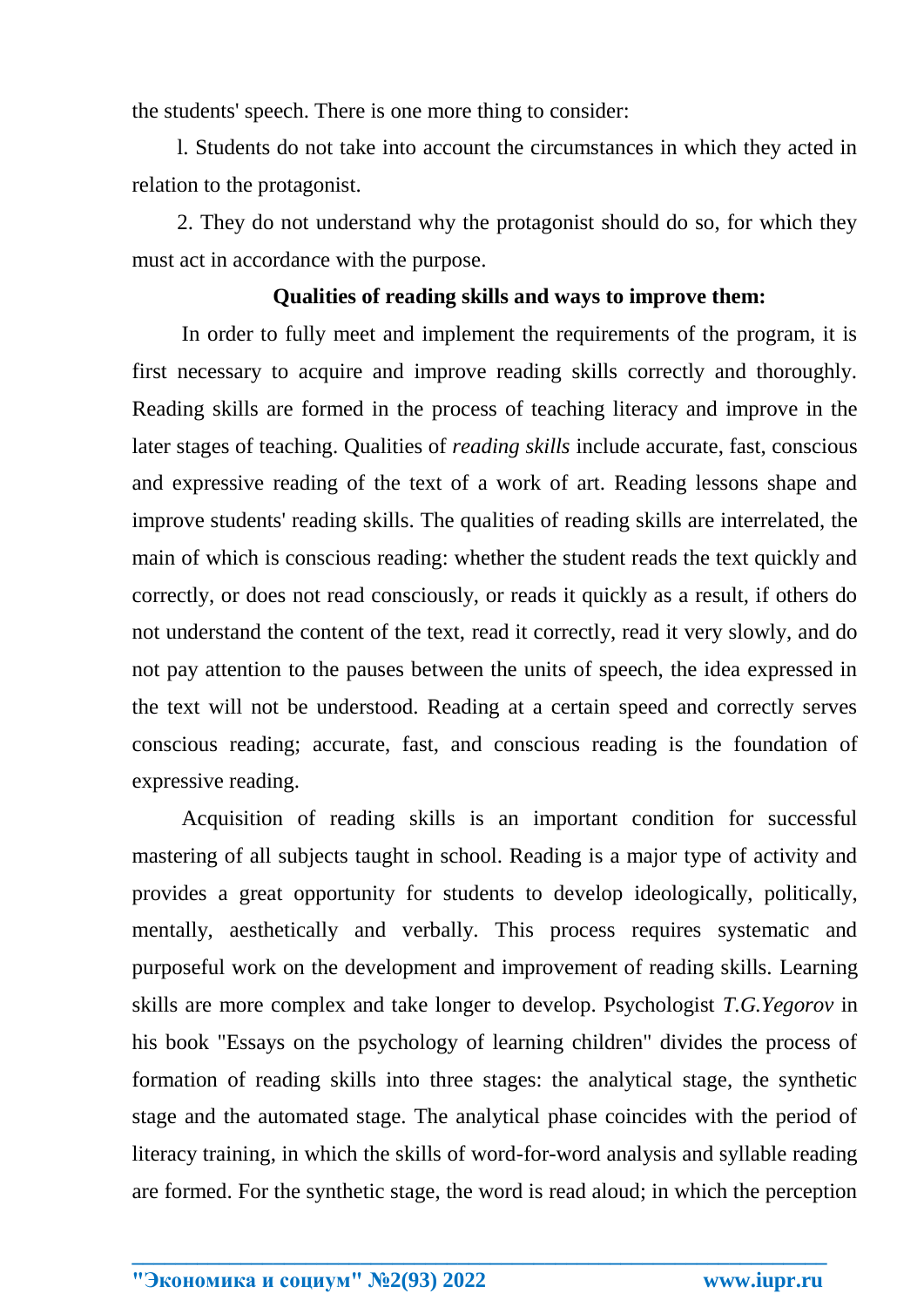of a word by sight and its pronunciation are largely consistent with the comprehension of the meaning of the word. Reading is about understanding the meaning of words. Students enter the synthetic phase in 3rd grade. In the years to come, reading will become more automated. Reading lessons should be organized in such a way that the analysis of the content of the work is aimed at improving reading skills.

**Proper reading** means reading without making mistakes, that is, correct reading without breaking the phonetic structure of the word, grammatical forms, sound or syllable in the word. is to read without dropping the syllable, adding the suffix, substituting the letters, pronouncing them clearly, and emphasizing the word correctly. M. Odilova and T. Ashrapova note that "all the requirements for the norms of literary pronunciation also apply to the ability to read correctly." Yakovleva, a Russian Methodist, described the correct reading as: "Proper reading is the sound-smooth and smooth copying of material." So, correct reading is reading on the basis of literary and orthoepic norms without violating the phonetic structure and grammatical form of the word. Primary school students make reading mistakes because they do not have a clear synthesis between comprehension, pronunciation, and comprehension. This makes it difficult to understand the content of the text. Correct reading depends on the length of the word, the vocabulary of the reader, ie how much he knows the lexical meaning of the word, and the syllable and morpheme structure of the word. *Students often make mistakes for the following reasons:*

- 1. Because there is no careful synthesis between pronouncing a word and understanding its meaning, the child sees the sound side before the word and rushes to pronounce it. It ignores the meaning of the word.
- 2. Due to the complexity of the syllable structure of the word. If a word has many syllables, the child will make a mistake if he has not heard it before.

- 3. Makes a mistake by not knowing the meaning of a word.
- 4. Makes the mistake of reading fast.
- 5. Proper reading also depends on the light and the fall of the light.